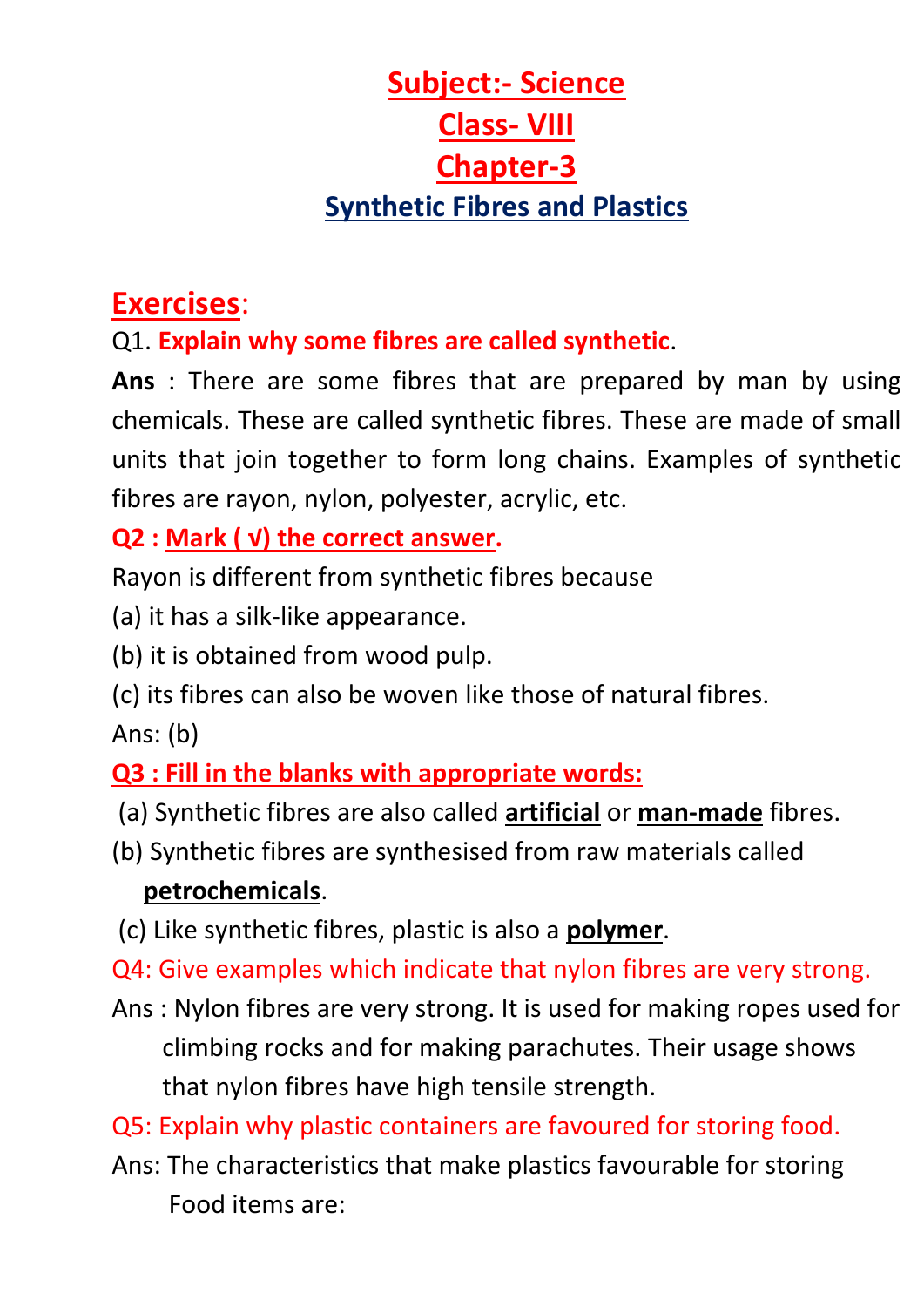(i) Light weight (ii) Lower price (iii) Good strength (iv) Easy handling

Q6: Explain the difference between thermoplastic and thermosetting plastics.

Ans: There are two types of plastics: Thermosetting plastics and Thermoplastics.

| <b>Thermosetting plastics</b>   | <b>Thermoplastics</b>              |
|---------------------------------|------------------------------------|
| Thermosetting plastic cannot be | Thermoplastic can be bent easily   |
| bent easily. It may break when  |                                    |
| forced to bend                  |                                    |
| Thermosetting plastic cannot be | Thermoplastic can be softened      |
| softened by heating. Thus, it   | easily by heating. Thus, it can be |
| cannot be reshaped once         | reshaped.                          |
| moulded.                        |                                    |

Q7: Explain why the following are made of thermosetting plastics.

(a) Saucepan handles

(b) Electric plugs/switches/plug boards

Ans : (a) Saucepan handles are made of thermosetting plastics because these plastics do not get softened on heating. Also, thermosetting plastics such as bakelite are poor conductors of heat.

(b) Thermosetting plastics such as bakelite are poor conductors of heat and electricity. Therefore, they are used for making electric plugs, switches, plug boards, etc.

Q8: Categorize the materials of the following products into 'can be recycled' and 'cannot be recycled'.

 Telephone instruments, plastic toys, cooker handles, carry bags, ball point pens, plastic bowls, plastic covering on electrical wires, plastic chairs, electrical switches.

| Ans: |                            |                                      |
|------|----------------------------|--------------------------------------|
|      | Cannot be recycled         | Can be recycled                      |
|      | Telephone instruments      | Plastic toys                         |
|      |                            |                                      |
|      | Cooker handles             | <b>Plastic chairs</b>                |
|      | <b>Electrical switches</b> | Carry bags                           |
|      |                            | Plastic covering on electrical wires |
|      |                            | <b>Ball point pens</b>               |
|      |                            | Plastic bowls.                       |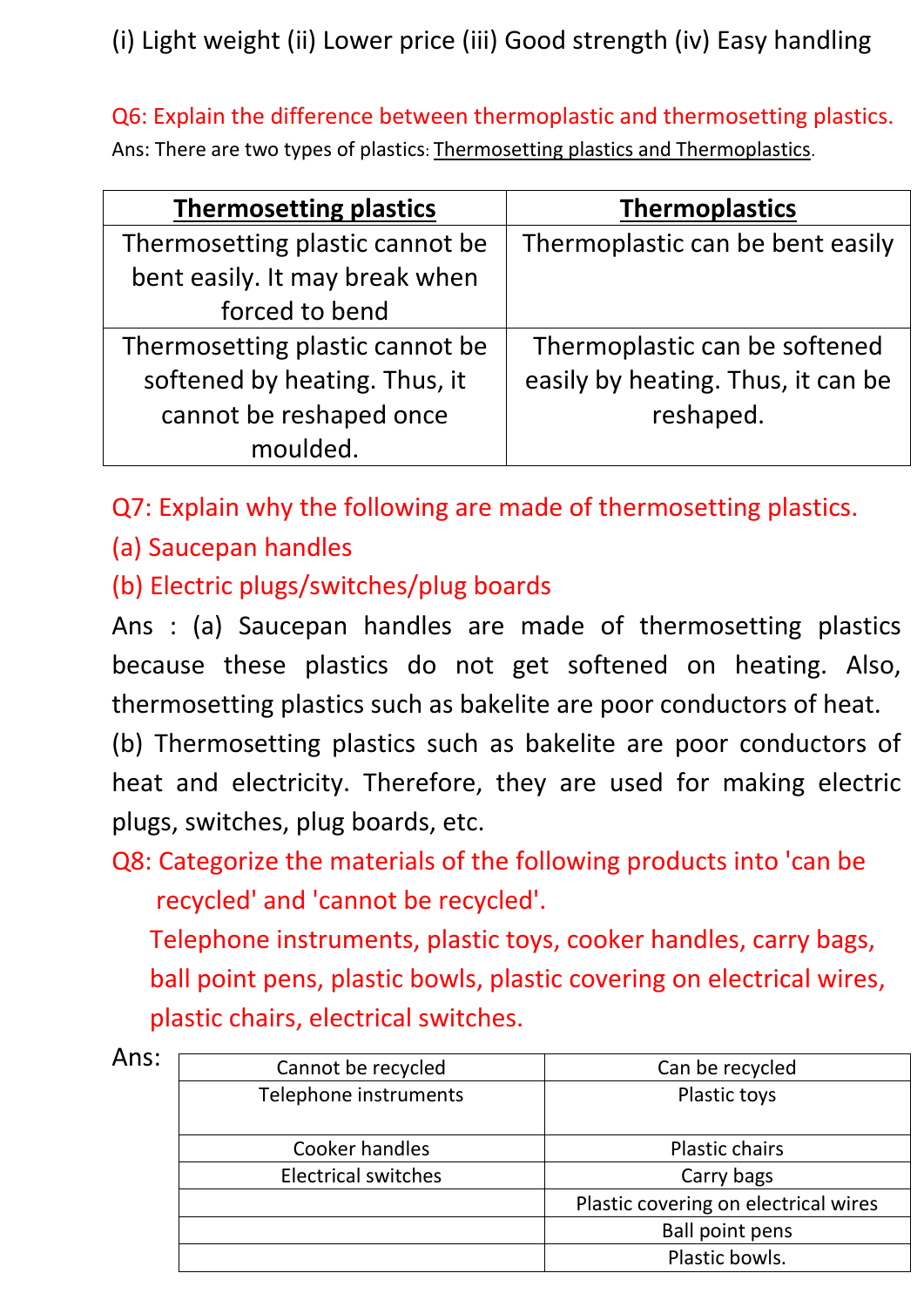### Q9: Rana wants to buy shirts for summer. Should he buy cotton shirts or shirts made from synthetic material? Advise Rana, giving your reason.

Ans: Rana should buy shirts made from cotton. This is because cotton is a good absorber of water. It can soak the sweat coming out of our body and expose it to the environment. Thus, it helps in evaporating the liquid (sweat), thereby cooling our body.

Q10: Give examples to show that plastics are non-corrosive in nature. Ans : Plastics are not corroded even if they come in contact with strong chemicals. This is because of their non-reactive nature with most materials. For example, the cleansing chemicals that we use at home are stored in plastic bottles, instead of metal containers.

Q11. Should the handle and bristles of a tooth brush be made of the same material? Explain your answer.

Ans : No. The handle and bristles of a tooth brush should be made of different materials. The handle of a toothbrush should be hard and strong, while the bristles should be soft and flexible.

Q12: 'Avoid plastics as far as possible'. Comment on this advice.

Ans : Plastics are non-biodegradable. Once introduced into the environment, they take several years to decompose. Plastics add to the environmental pollution. They cannot be burnt as when burnt, they release poisonous gases. Plastic bags thrown in the garbage dump are swallowed by animals like cows. These plastic bags choke their respiratory system and can even prove fatal. Therefore, we should avoid plastics as far as possible.

Q13. Match the terms of column A correctly with the phrases given in column B.

| (i) Polyester | (a) Prepared by using |
|---------------|-----------------------|
|               | wood pulp             |
| (ii) Teflon   | (b) Used for making   |